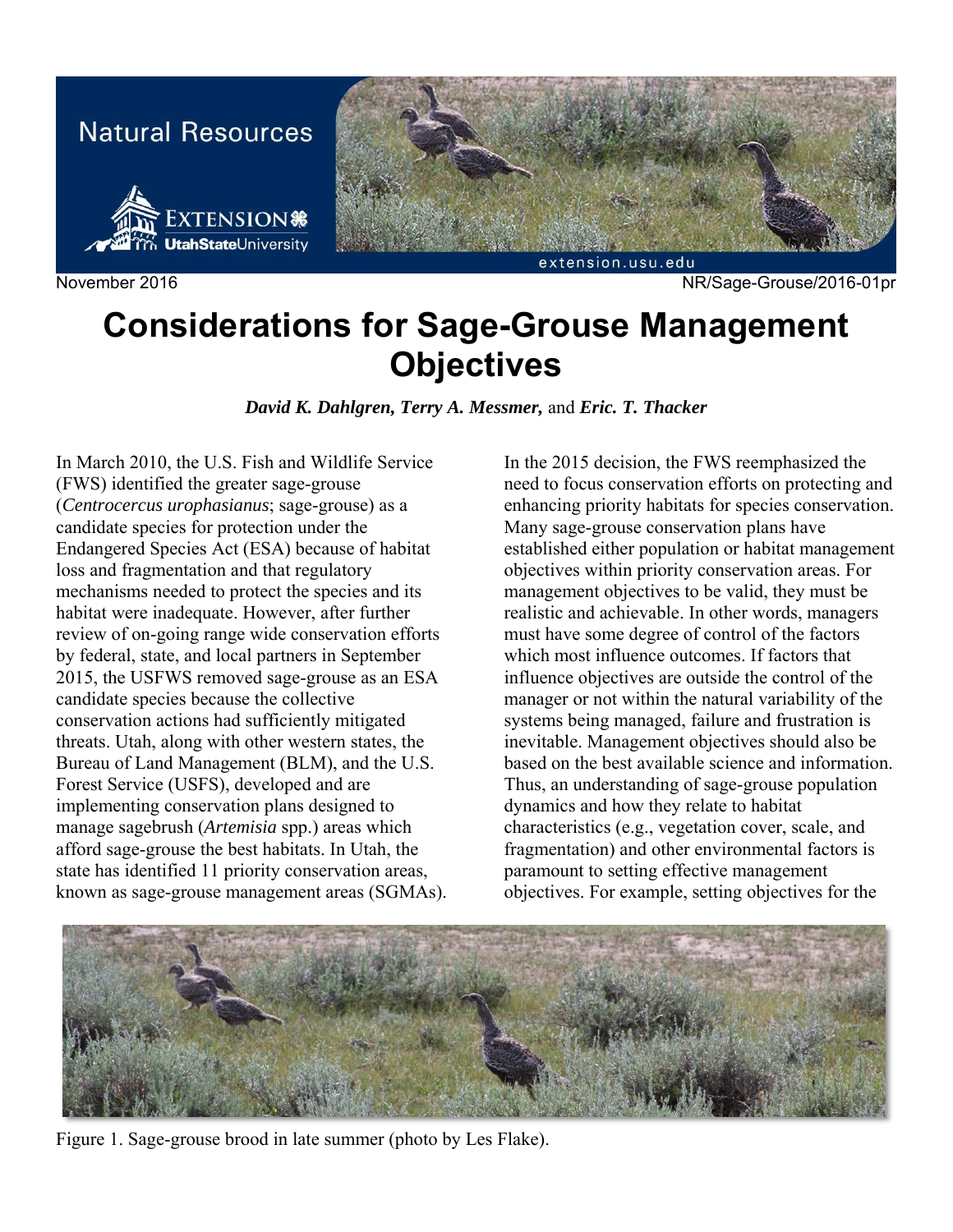conservation of wet meadow complexes within sagebrush systems would provide forbs and insects that could be critical for chick survival in drought years (Fig 1). Another example might be to employ a rotation grazing system where different pastures are left ungrazed each year during the nesting season to provide concealment cover.

## **Population Dynamics**

Population dynamics include the changes in population size, sex ratio, and age composition and the biological and environmental processes driving them, such as birth and death rates, etc., in other words "vital rates" (Fig. 2). Important sage-grouse vital rates include hen survival (the percent of hens that stay alive annually), chick survival (the percentage of chicks that survive the summer), clutch size (the number of eggs in a nest), nest survival (the percent of nests that hatch), and nest initiation (the percent of hens that begin a nest). Sage-grouse are relatively long-lived (up to 4-8 years) with lower reproductive rates compared to other gamebirds (Taylor et al. 2012, Dahlgren et al. 2016a). This comparatively longer life history is uniquely adapted to the semi-arid sagebrush landscapes they inhabit. Based on our research, sage-grouse females are the most important driver in population change because only a small portion  $\sim$  10-30 %) of sage-grouse males actually breed each year (Dahlgren et al. 2016a).



Figure 2. Basic population dynamics diagram.

Annual survival of females that can reproduce is the most important vital rate for sage-grouse populations and has been traditionally divided into two age classes, yearlings (a female in her first

breeding season) and adults (a female in her second or more breeding seasons). Female survival can vary by season (breeding, summer, winter, etc.) within a year (Blomberg et al. 2013). The next most important vital rate is the number of females added to the breeding population or, in other words, fertility rate. Thus, a sage-grouse population's fertility rate consists of consecutive stages: nest initiation, clutch size, nest success, chick survival, and juvenile survival (from end of summer to first breeding).

Thus, the number of sage-grouse within a population are dependent on the interaction of the fertility rate and female survival and how each vital rate fluctuates in relation to other vital rates. For example, one population may have high female survival but low fertility rates and have the same population growth rate as another population with lower female survival and higher fertility rates. Similarly, a population can show high nest success with many chicks hatching but poor chick survival and have a similar fertility rate as another population with low nest success but high chick survival. Ultimately, population growth comes from the multiple interactions of all vital rates.

Since a sage-grouse female has a high probability of surviving several years, she may not nest in years when conditions are poor (e.g., drought). Thus, in times of stress the proportion of females nesting in a population may be lower than normal (Connelly et al. 2000). Conversely, in years with average or above average precipitation, she may have a higher likelihood of successfully reproducing and thus more females may start the reproductive process. Once she initiates breeding activities such as attending a lek, laying eggs, incubating a nest, and tending a brood, she has a lower chance of survival than females that did not try to reproduce that year (Blomberg et al. 2013). Additionally, research in Utah shows if a female is successful one year she will likely have a harder time being successful the following year, and younger females tend to have lower reproductive rates, such as nest initiation and success, compared to adults (Caudill et al. 2014, Dahlgren et al. 2016a).

In summary, the most influential vital rates affecting sage-grouse population growth are adult,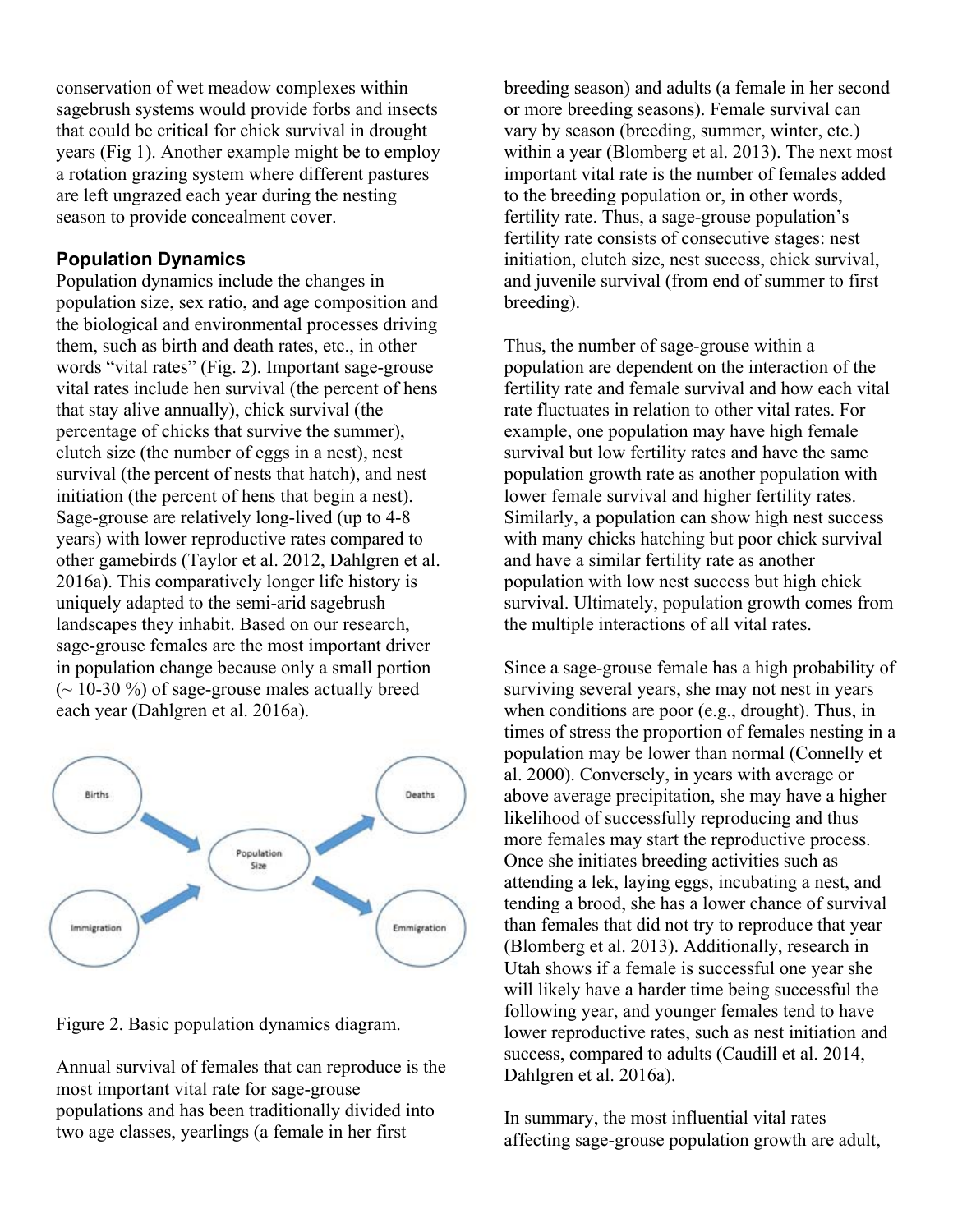yearling, and juvenile female survival. Thus, the survival of female sage-grouse in each of these life stages tends to influence changes in population numbers relatively more than reproductive rates. Specifically, adult females are key because they produce more chicks than younger females. Thus, successfully hatching nests and raising chicks (i.e., reproductive success), though not as important as female survival, is still a critical step in maintaining populations.

### **Movements, Habitat, and Climatic Interactions**

In its 2015 decision, the FWS acknowledged that better knowledge of sage-grouse seasonal movements is essential to conservation. Generally, sage-grouse seasonal habitats have been defined using three broad categories: breeding, summer, and winter (Connelly et al. 2000). Breeding habitats consist of areas where pre-laying, lekking, nesting, and early brooding activities occur. Summer habitats consist primarily of late brooding areas. Winter habitat occurs in areas where sagebrush is accessible throughout the winter for food and cover. Some populations are considered non-migratory, using a specific landscape to meet all their habitat requirements while other populations may migrate > 30 miles between habitats. Within a population, individuals may migrate differently between habitats. For example, within the same area a breeding population may contain different individuals than a wintering population.

Seasonal movements of sage-grouse populations reflect the availability of habitat space and environmental conditions. For example, in smaller need to move farther to meet some of their needs, such as moving from winter to breeding areas, but may also have lower survival rates when doing so. Furthermore, female sage-grouse tend to move shorter distances from nests to brood rearing areas in landscapes with less sagebrush habitat compared to populations in larger more continuous sagebrush landscapes (Beck et al. 2006; Dahlgren et al. 2016b).

Sage-grouse nest success tends to fluctuate across populations and by year within a population (Fig. 3). Nest success in the same area can be higher in a year with more precipitation and better cover than



Figure 3. Female sage-grouse on a nest.

in a drought year when cover may be sparser (Holloran et al, 2005). Chick survival tends to be best when forb and insect abundance is high (Connelly et al. 2000), however other related environmental factors, such as timing and amount of precipitation also influence chick survival (Guttery et al. 2013). Abundance of forbs and insects can vary based on yearly weather patterns or the location of a brood on the landscape. For example, broods using wet meadows, irrigated alfalfa fields and pastures, or wetter areas located at high elevations may find more forbs and insects as the summer progresses compared to broods using drier habitats. There are many environmental factors (e.g., climate, habitat, fragmentation, disturbance, etc.) that can affect sage-grouse vital how each vital rate will respond in a given year.

Most notably, our largest and most stable sagegrouse populations in Utah and across the range tend to occupy large undisturbed continuous landscapes that contain adequate amounts of sagebrush habitat  $(> 60\%$  of the landscape is sagebrush) (Johnson et al. 2011, Knick et al. 2013). But, even these stable populations will fluctuate with large increases and decreases depending on rates, thus it is difficult to predict with certainty changing environmental conditions (Garton et al. 2011).

### **Management Objectives**

Federal and state plans have proposed specific objectives to protect, maintain, and enhance sagegrouse populations and habitats within established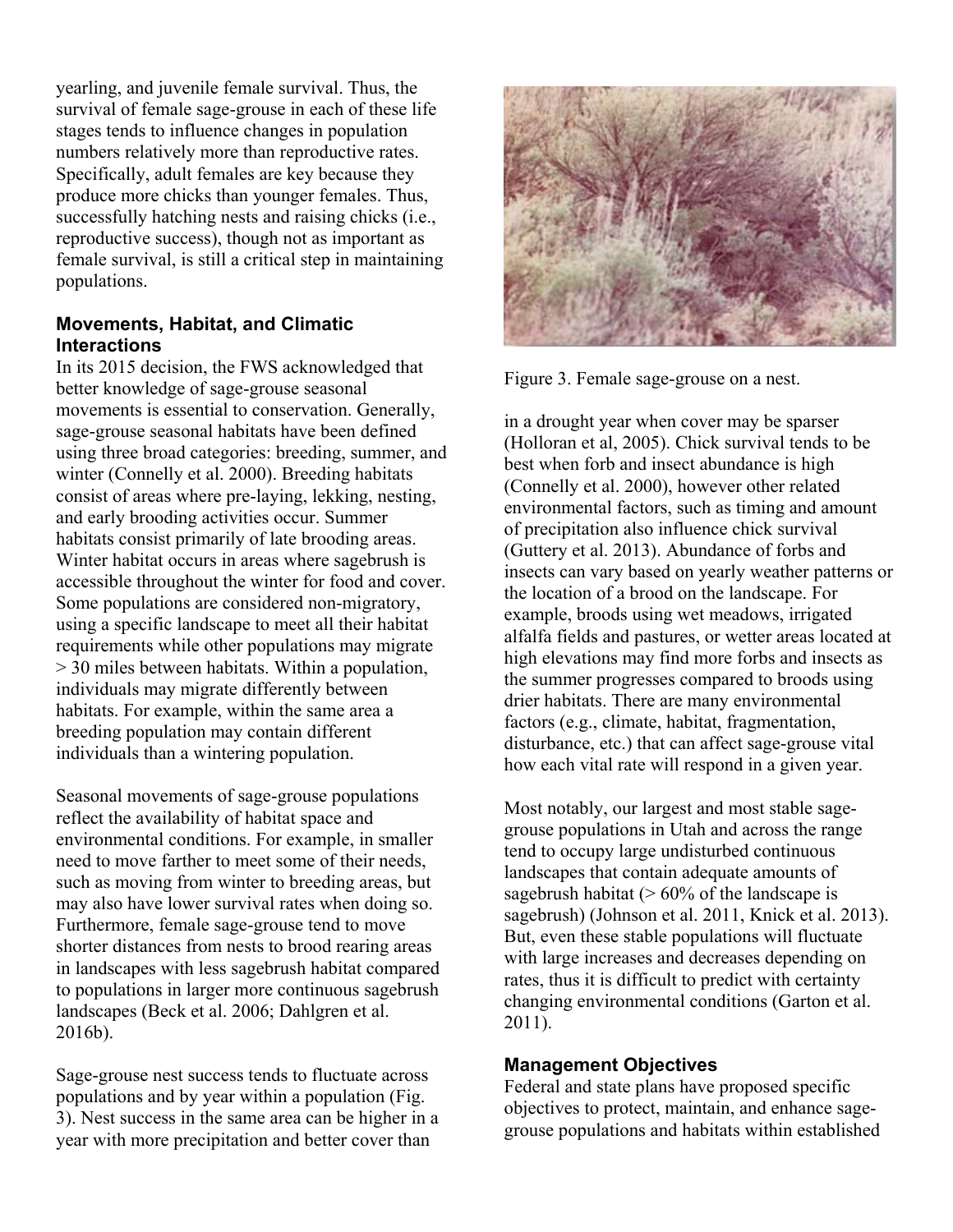priority areas. Most of these plans rely on annual spring counts of males attending leks to estimate population trends. Leks are the center of breeding activity for sage-grouse and provide managers with a way to monitor population trends (Fig 4). For example, the Utah Sage-grouse Conservation Plan proposes to sustain an average male lek count at 4100 males and increase the population of males to 5000 within the established SGMAs (both numbers are based on the ten-year rolling average on a minimum of 200 monitored leks).





Because population growth rates from male lek counts correlate with growth rates based on female vital rates (Dahlgren et al. 2016a), long-term lek count trends provide the best method to determine and monitor population change. In other words, counts of males can tell us how the females are doing, too. Thus, lek counts, not individual vital rates, should be used to assess population response and set management objectives. Sage-grouse populations tend to cycle on  $a \sim 10$ -year basis and sagebrush systems response relatively slowly to management actions. It is important to consider multiple year trends and preferably multiple 10-year cycles rather than year to year or short-term  $(< 10$ years) information (Garton et al. 2011). It is important to note that sage-grouse populations can make large swings up and down within a few years and still be considered stable in the long-term.

An example of a well-intended but misguided approach would be setting a management objective based on a single vital rate such as nest success. This is inappropriate because, as shown above, the

nest success rate's influence on the population is relative to its relationship with all the other vital rates within that population. Basing management objectives on a single vital rate is also not practical because managers cannot influence all the environmental factors that influence individual vital rates (e.g., temperature, weather events, etc.).

For example, if achieving a specific nest success rate was established to measure the effectiveness of a specific management action, how might a manager successfully meet that objective? Certainly, habitat characteristics, such as shrub cover, grass cover and height can be managed to an extent. However, the manager has no influence on the amount of snowpack and spring precipitation that also contributes to, and may ultimately drive, grass height and cover in nesting areas. Or, how would a manager influence the dynamics within predator communities, especially protected avian predators, which can fluctuate annually and influence nest success regardless of habitat quality? Alternatively, a manager should set objectives under their control. The most important objective might be to keep the sagebrush landscape intact at the larger scale and then within that landscape help meet specific seasonal habitat objectives for sagegrouse. These objectives should fall within the natural variability of the local sagebrush community (Connelly et al. 2000). The above considerations are central tenants to effective sage-grouse conservation.

### **Conclusion**

Sage-grouse conservation and management is inherently complicated and uncertain. Population dynamics can be variable between populations and even year to year within a single population. Understanding how vital rates interact to effect population change and the factors that influence those changes is critical to designing appropriate management objectives. In the case of sage-grouse, the most important approach for a manager includes protecting high-quality sagebrush habitat at landscape scales, enhancing impaired habitats where needed, and restoring habitats when possible for sage-grouse populations in priority areas. In Utah, this toolkit includes increasing the available habitat space and connectivity by removing conifers that have encroached into sagebrush habitats and